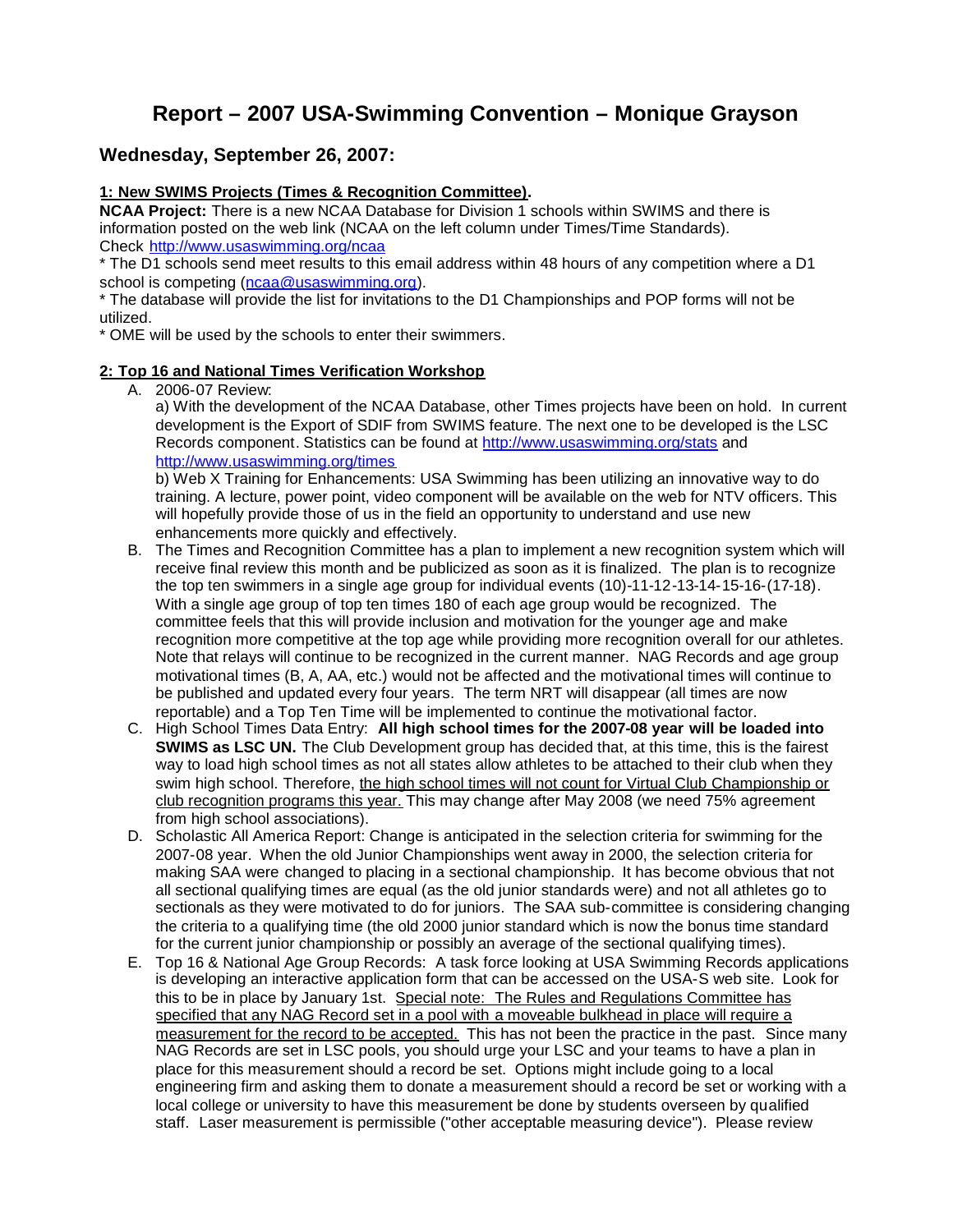104.2 C, specifically 104.2 C (4) (c) in the Rules and Regulations for guidance. The new record applications will reflect this additional requirement for NAG Records.

### **3: USAS Insurance Welcome Reception.**

# **Thursday, September 27, 2007:**

### **1: LSC Board of Review Workshop:**

John Morse went over the "Ted Stevens Olympic and Amateur Sports Act – 1998: Section 220522-A-8": *Provides an equal opportunity to amateur athletes, coaches, trainers, managers, administrators, and officials to participate in amateur athletic competition, without discrimination on the basis of race, color, religion, sex, age, or national origin, and with fair notice and opportunity for a hearing to any amateur athlete, coach, trainer, manager, administrator, or official before declaring the individual ineligible to participate*. He went over the Protest, Notice of Hearing, Respondent's answer, alternative dispute resolution, preparation and distribution of hearing agenda, stay orders, etc. Reminder: membership in USA-Swimming is a privilege, not a right!

The LSC Board of Review has administrative powers and rule making powers. Each BOR panel needs to have 20% athlete representation. We were reminded to select mature athletes.

There will be a Board of Review Workshop at the Hilton DFW Lakes Executive Conference Center in Grapevine, Texas on October 26-28, 2007

#### . **2: Sports Medicine/Science Workshop:**

Hosted by George T. Edelman, a Physical Therapist in Delaware. Shoulder Stretching for Competitive Swimmers: Could inappropriate stretching during the career of a competitive swimmer be one of the contributing factors leading to instability and shoulder pain? The workshop was based on the physiological and neurological mechanisms associated with stretching and the identification of appropriate stretches to minimize unnecessary insult to the shoulder joint capsule. Athletes often stretch in an attempt to improve muscle flexibility, reduce the risk of skeletal muscle injury, and improve performance. Most athletes use incorrect stretches and should be discourage of doing so. Athletes should always warm-up before stretching and strengthening. Click here for more info:

http://www.usaswimming.org/USASWeb/DesktopDefault.aspx?TabId=451&Alias=Rainbow&Lang=en

#### **3: Disability Swimming Workshop:**

Swimmers Erin Popovich and Jarrett Perry were the athletes' members on the panel of the Disability Swimming Workshop. Some of the topics included:

How to coach athletes with a disability?

Common sense and deck expectations for officials.

Practice and meet participation suggestions for parents of children with disabilities. How hard it is for parents to "let go"

Difference between Special Olympics and Paralympic program.

Explanation of the ranking system for paralympians.

### **4: Eastern Zone Meeting:**

The meeting was called to order at 7:06pm. It was followed with the approval of the Agenda and approval of the Minutes of May 2007 (not 2006).

Financial report: dues from every LSC's are due now.

Report of Officers: The new Eastern Zone website will be online in January.

Report of Zone Championship Coordinator: How to keep kids in the sport?

Technical Planning Committee Report:

Zones will be April 3-5, 2008 in Buffalo

LC Sectionals North: at Nassau Aquatic Center (Eisenhower Park) March 6-9, 2008

LC Sectionals South: at the University of Maryland (College Park) March 13-16, 2008

Calendar for 2009:

EZ Age Group Meet April 2-4, 2009 (SC) at Fairport Area (Webster, NY) and August 12-15, 2009 (LC) Sectionals North: March 12-15, 2009 and Sectionals South: March 26-29, 2009

# **Friday, September 28, 2007**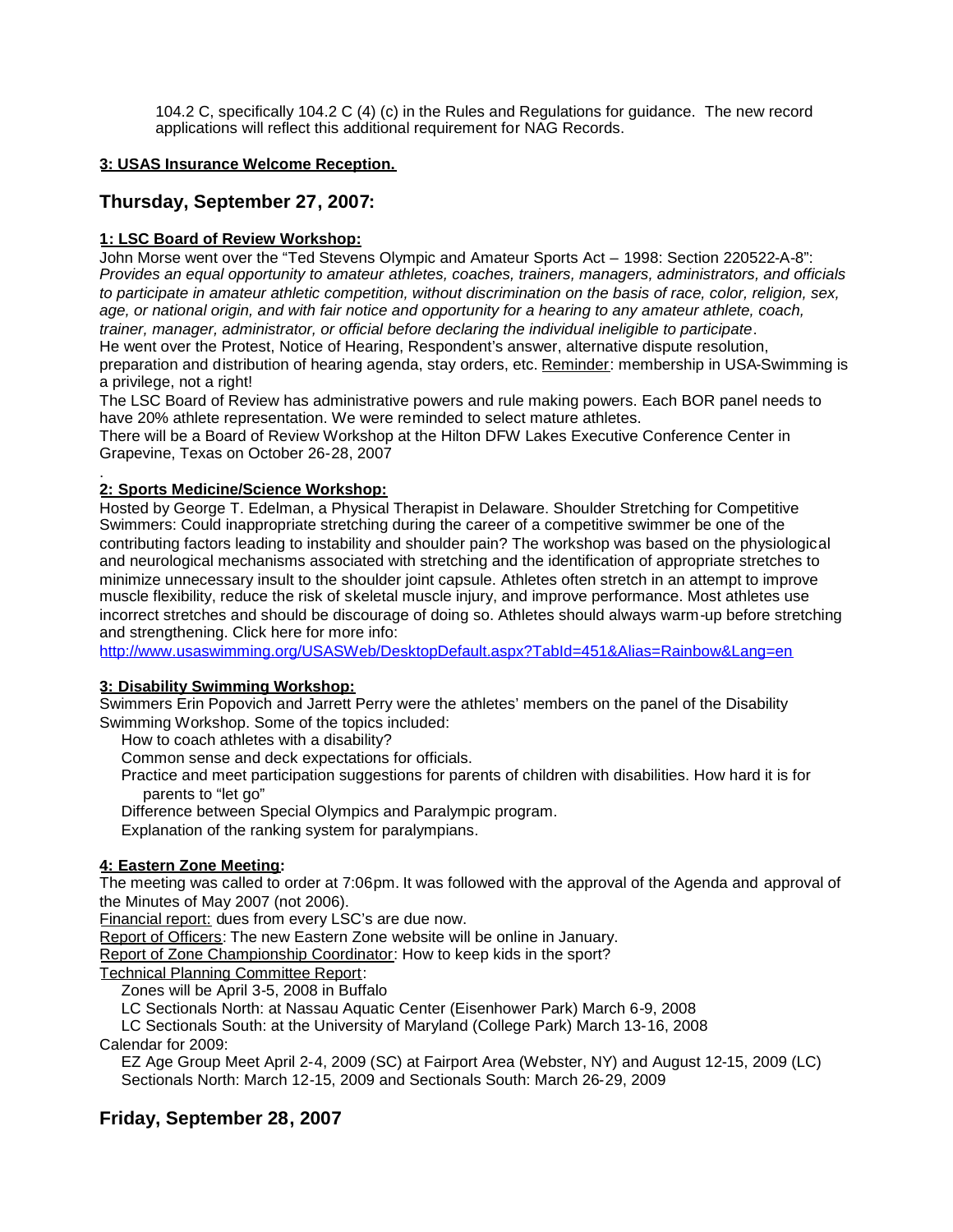## **1: LSC Leadership Workshop (Club Development):**

This was one of the best workshops held at the convention. It was hosted by Sue Anderson. Some of the important topics were: How to develop a mission statement? Why hold a Board retreat? Principles of Governance – key responsibilities. Legal responsibilities of a non profit board. How do we safeguard against conflict of interest? Whistleblower policy. Document destruction policy. Non Profit Financial Statements. Finances: LSC's must have reserve. Assessment and evaluation: mission statement, strategic plan, stated goals. Have written jobs description. Importance of Evaluation!

#### **2: LSC General Chair Meeting:**

Communication between USA Swimming and LSC's. David Jay Flood: "Conflict resolution" – if conflict, don't wait to resolve it. Be specific and focus on issue.

#### **3: Eastern Zone Meeting:**

Athlete Representatives Report: Hayley Smith gave her report and asked athletes to be more involved! Unfinished Business:

**Officials:** upgrade officials' status within the Eastern Zone. Reminder about scratch sheets and clarification on "Intent to Scratch". Zone meet is now a qualifying meet for officials**.**

**Scholastic All-America**: EZ is doing very well. There were 342 applicants. The list, by LSC, is on the USAS website

Elections: Eastern Zone Director Non-Coach: Joanne Faucett, AD; Technical Planning: Pete Barry, AM; Age Group: Ward Foley, PV

Reports from National Committees:

Age Group: IMX extreme game concept meets for 12-16, single age group. NAG Top 10 (either 11-16 or 10-16)

Convention Education Committee: A survey will be available at HOD

National Select camps: 30 girls and 30 boys (18 from EZ – 4 from Metro)

NTV: Jim Bowen said that NCAA D1 times will go into SWIMS. They will not count as USAS times unless approved by LSC 10 days prior to competition.

NAG: Terry Randolf: new type of age group recognition – Legislation R9 – this provides a name change for the TOP 16 recognition Program to National Age Group Recognition. Also, times from high school meets will go in the SWIMS database as UN-US

Rules & Regulations: additional requirements/conditions for sanction or approval may be established by the LSC provided the requirements/conditions have been approved by a majority vote of the LSC House of Delegates.

New Business:

Potomac Valley will be hosting the Eastern Zone meeting in May (first WE of May). Hyatt in Restin, VA Request that Zone banners be kept by the Zone during the year and given to EZ meet host for the duration of the meet.

4: House of Delegates

Call to Order

Presidents Report (Jim Wood)

Presentation to Life Members

Presentation to Past Board Members

Awards (Glenn S. Hummer Award; Open Water Swimmer of the Year Award (Chloe Sutton and Frank Crippen); Adolf Keifer Safety Commendation Award (Gary Hall Jr); Disability Swimming Service Award; Dissability Swimmer of the Tear Award (Jessica Long); Ken Pettigrew Award (Dan McGowan); ASCA Coach Award (Bob Bowman); Developmental Coach Award; Athletes' Appreciation Award (Jim Crampton); ConocoPhillips Performance of the Year Award (Michael Phelps).

# **Saturday, September 29, 2007:**

House of Delegates: Memorial Presentation Diversity Inclusion Award (Jim Ellis) Membership Report, Credentials/Elections Report, Elections, State of the Sport Report (Chuck Wielgus) +